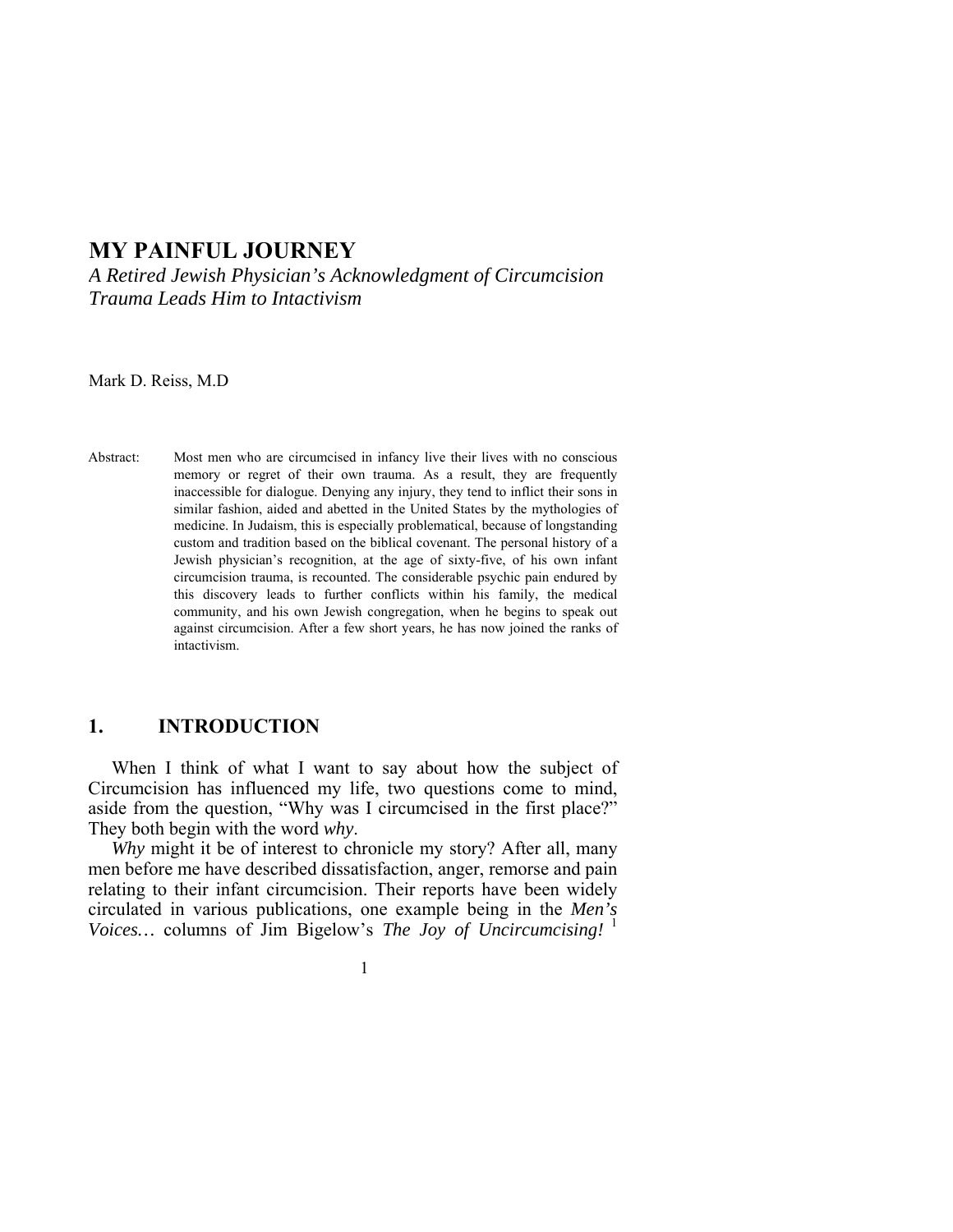There have been other physicians, other Jews, others in the sixty-year old age group who have spoken and written of their feelings. Some of these men have become active in the movement to end circumcision. So why is my story special? Maybe one satisfactory answer is that if I, a sixty-five-year-old Jewish physician, could suddenly recognize my circumcision trauma, and within three short years start to make changes in my life and also in others' lives, then this could happen to anyone.

*Why* did this "awakening" happen to me? At times, in moments of depression and anguish, I have even asked myself, "Why did this *have to* happen to me?" I was happy in my ignorance. Why couldn't I have just remained in that complacent cocoon, unconscious of my infantile trauma? Why was I not spared the anguish of that discovery? I hardly ask that question today. Although frustration and sadness seem to be repetitive themes in this work, my feelings about intactivism have in general been very positive. In large part this is directly related to the many wonderful and caring people I have met and worked with, who share my enthusiasm in contemplating a world free of circumcision.

### **2. PRIOR TO RECOGNITION OF CIRCUMCISION TRAUMA**

I grew up in a middle class Jewish home with a large extended family. Ritual circumcision (*brit [or bris] milah*) was a common family event. Later, in medical school, I saw and even participated in circumcisions. Although mildly uncomfortable with the procedure, I never considered questioning circumcision, and when my son was born, there was no doubt that he would have a *bris*. I have a vague memory in the 1960s of reading an article entitled *The Rape of the Phallus*<sup>2</sup>, which caused a figurative rise of my eyebrows, but nothing more at the time. However, the article must have affected me subliminally; otherwise, why would I remember it from so many years ago?

I was leading a good life, had a wonderfully fulfilled marriage, raised two great children who each were now happily married, and my successful career in medicine had voluntarily ended in early retirement with ample time now to pursue my love of piano performance. My active and vigorous sex life was undiminished. Life was good. I had no reason to believe that a major trauma had befallen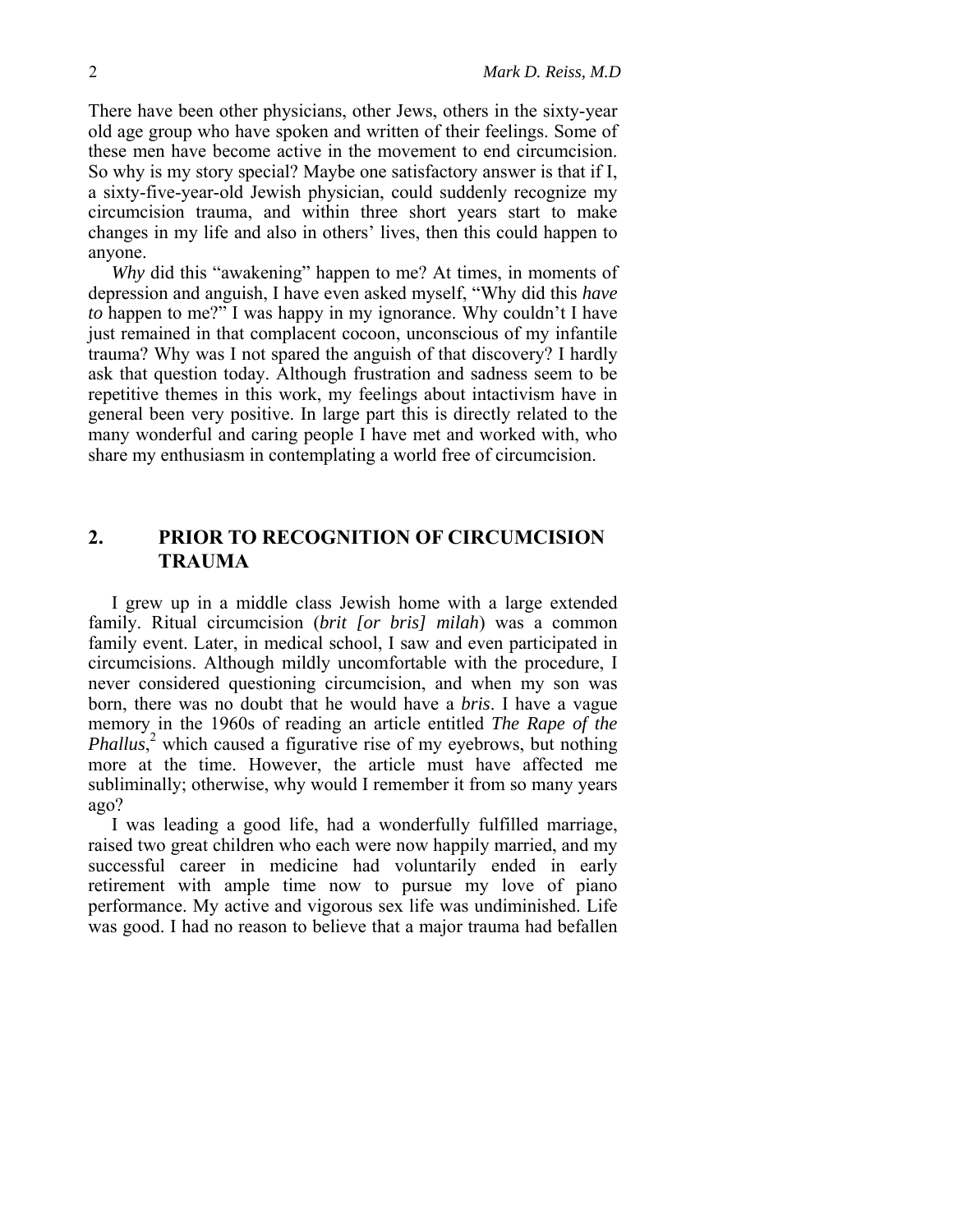#### **3. RECOGNITION OF TRAUMA**

In March of 1999, two dramatic events were taking place in my family. My beloved father-in-law, almost ninety years of age, was dying. He was the last of the older generation, and my own concerns of mortality were ripe. At the same time, I learned that both of my children were expecting their first child. I was simultaneously about to become a first time grandfather and the newest member of the older generation. Perhaps when we contemplate the beginnings and ends of life, intuitive senses are sharpened. I don't know. But it seems to me now, that it was inevitable that the light bulb was about to be turned on.

I have for several years indulged myself in a weekly massage. My massage therapist is also trained in the Rosen Method,<sup>3</sup> and would frequently utilize this subtle touch therapy towards the end of my massage, during which time I would fall into a deep reverie. I remember feeling very fragile and vulnerable at those times, almost infantile. My Rosen Method practitioner had remarked to me that this type of behavior could indicate childhood trauma, and that it is not uncommon for clients to become aware of incidents of sexual abuse during therapy. At one of these sessions, I noted a deep pain in my genital area, and my hands involuntarily moved to protect myself. I began to cry and was very disturbed. The session soon ended, and when we spoke of what had happened, I was questioned about any memories of childhood abuse or injury in my genital area. The possibility was raised of circumcision being the source of my remembered pain. I denied any knowledge or recognition of pain relating to my circumcision. I simply could not accept the fact that a profound trauma locked in my body and brain had been released by this therapy. I might have again repressed the pain, but luckily the information gap in my knowledge was soon to be corrected.

Five days later, while on a bicycle trip, my wife and I stopped at a coffee shop. There were some dog-eared books for sale on a table in a corner of the shop. My eyes were drawn to one entitled *Questioning Circumcision: A Jewish Perspective*. 4 As I picked up the book and started reading, I was flooded with immediate recollection about what had happened at my massage. I bought the book, which luckily just fit in a pocket of my bike shirt. That evening I voraciously read the entire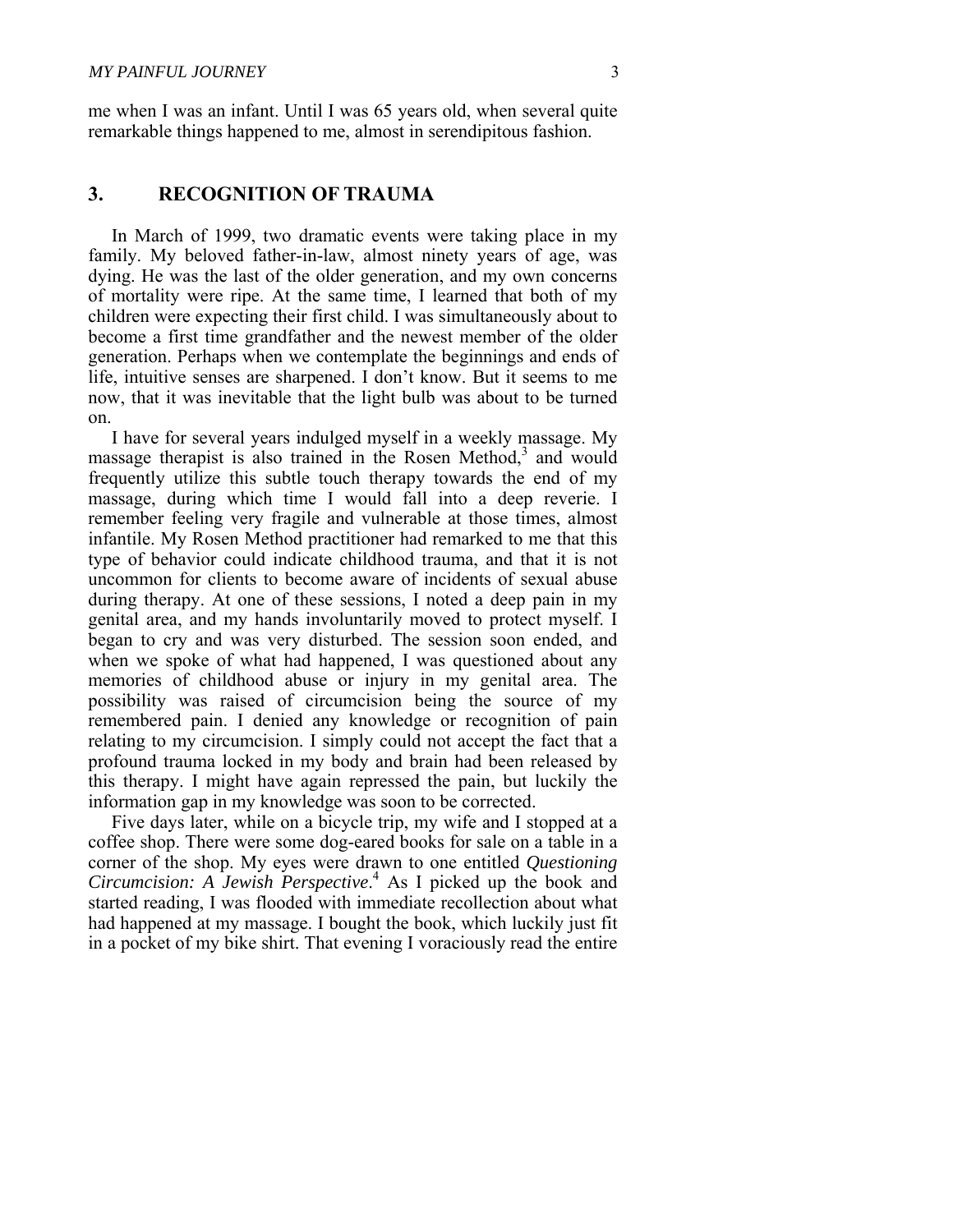book at one sitting. I slept poorly that night and the next day again studied the book. Its message resonated deeply within my body, and I was shaken to the core.

I can only describe the next few months as a period of intense anxiety and mourning for my lost foreskin. My sexual experiences in life had been so very important to me, and I now felt cheated, robbed of sensations that I would never know. Raging anger and uncontrolled sobbing were daily occurrences. I was totally obsessed with the topic of circumcision. I studied websites, read voraciously, and viewed videos on the subject. Although I was starting on a primitive path to intactivism, the going was rough and rocky. I was so keenly focused on my own pain that I could not understand why my feelings were not uniformly embraced and accepted by everyone with whom I spoke. Moreover, my knowledge was far too sketchy for me to be an effective lobbyist against circumcision.

Even during the earliest expressions of grief, my wife was very supportive. She could not completely understand the depth of my feelings but she was always present for me. However, her advice to control myself during discussions with others was unfortunately not followed, and my over-zealous approach produced uniformly bad results. During this time period there were several painful interactions with family members. I believe that the wounds from those early arguments have largely healed, but some scars probably will always linger.

I have learned from those experiences that a cool and dispassionate tone, and presentation of facts in a clear and concise form is always best when discussing circumcision. An aggressive posture, and use of inflammatory phrases such as *barbaric custom, genital mutilation* will be counterproductive, especially when speaking with people who are just beginning to have their consciousness raised on the subject. They will simply stop listening. Nevertheless, I still occasionally find myself slipping back into "zealous mode," and I always regret it.

#### **4. HELP FROM THE INTACTIVIST COMMUNITY**

The day after reading Ronald Goldman's book, phone contact with Goldman led me to Tim Hammond, who lives only a few minutes walk from my home. In addition to supplying me with a copy of his video *Whose Body, Whose Rights*?,<sup>5</sup> Tim saw that I was going through a difficult time and graciously spent a few hours talking with me. From Tim, I was referred to a Bay Area Intactivist meeting, which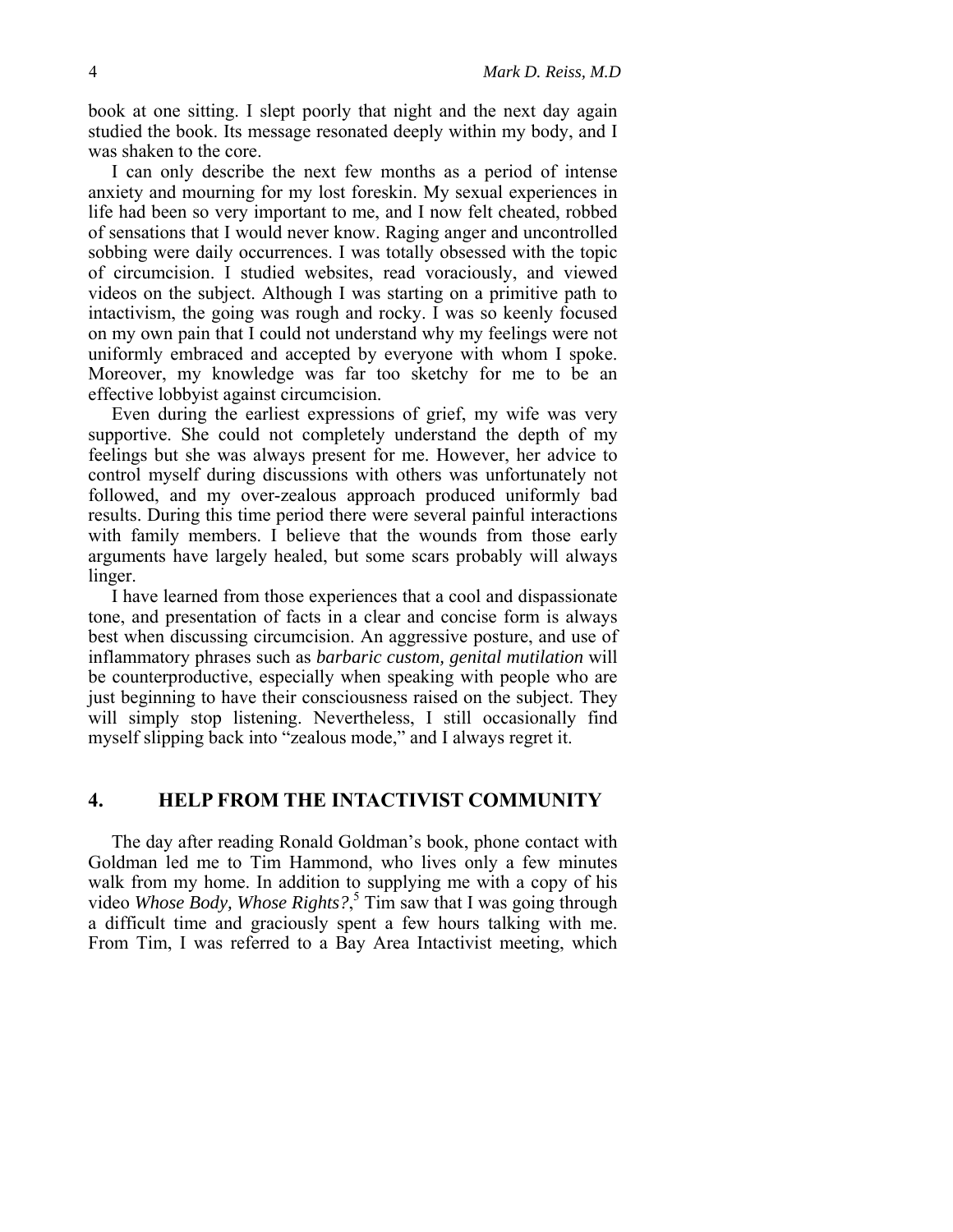was scheduled for that very weekend. I attended the meeting and was welcomed with open arms. The group was incredibly empathetic and patiently listened to my story. The meeting essentially turned into a group therapy session for me. I immediately saw that I had a community with whom I would have continuing contact. Many of the individuals that I met for the first time that afternoon have been extremely influential in my developing intactivism.

### **5. TEACHING MEDICAL STUDENTS**

One of the women at that meeting was Norma Wilcox. We became close friends and when Norma asked me to join a group of men who were teaching physical examination of the male genital tract to sophomore medical students, I gladly agreed. These talented and dedicated men (a group of women also work with the students, instructing them in gynecologic examinations) are a diverse group. Some are body workers, nurses, sex therapists and psychologists. I am the only physician currently in this group of teaching associates. For the past twenty years, Norma has been coordinating this incredibly successful program in the Bay Area, for UCSF and Stanford Medical Schools, and Touro School of Osteopathy.

Each instructor spends three hours with a small group of students (typically three) exploring the details of how to carefully, respectfully, and gently examine the male genitalia, and how to speak with patients about sexual matters. We instructors also serve as models, and we demonstrate our own anatomy, and then have the students examine us. Of course, their medical faculty trains the students as well, but our instruction goes beyond the traditional medical curriculum. This technique has been recommended as an excellent method of teaching medical students in an area otherwise considered problematical.<sup>6</sup>

I immediately saw this as an opportunity to talk to these fledgling physicians about medical circumcision, and show them why we need to stop routine infant circumcision in the United States. Although genital integrity is not the primary focus of these training sessions, I know that all the instructors speak about circumcision, and therefore the entire medical student body in the Bay Area is getting some instruction about genital integrity. I, personally, made it a very high priority in my teaching, spending about thirty minutes on the subject. For every young physician I successfully interacted with, just think of the number of foreskins that can be saved over the course of that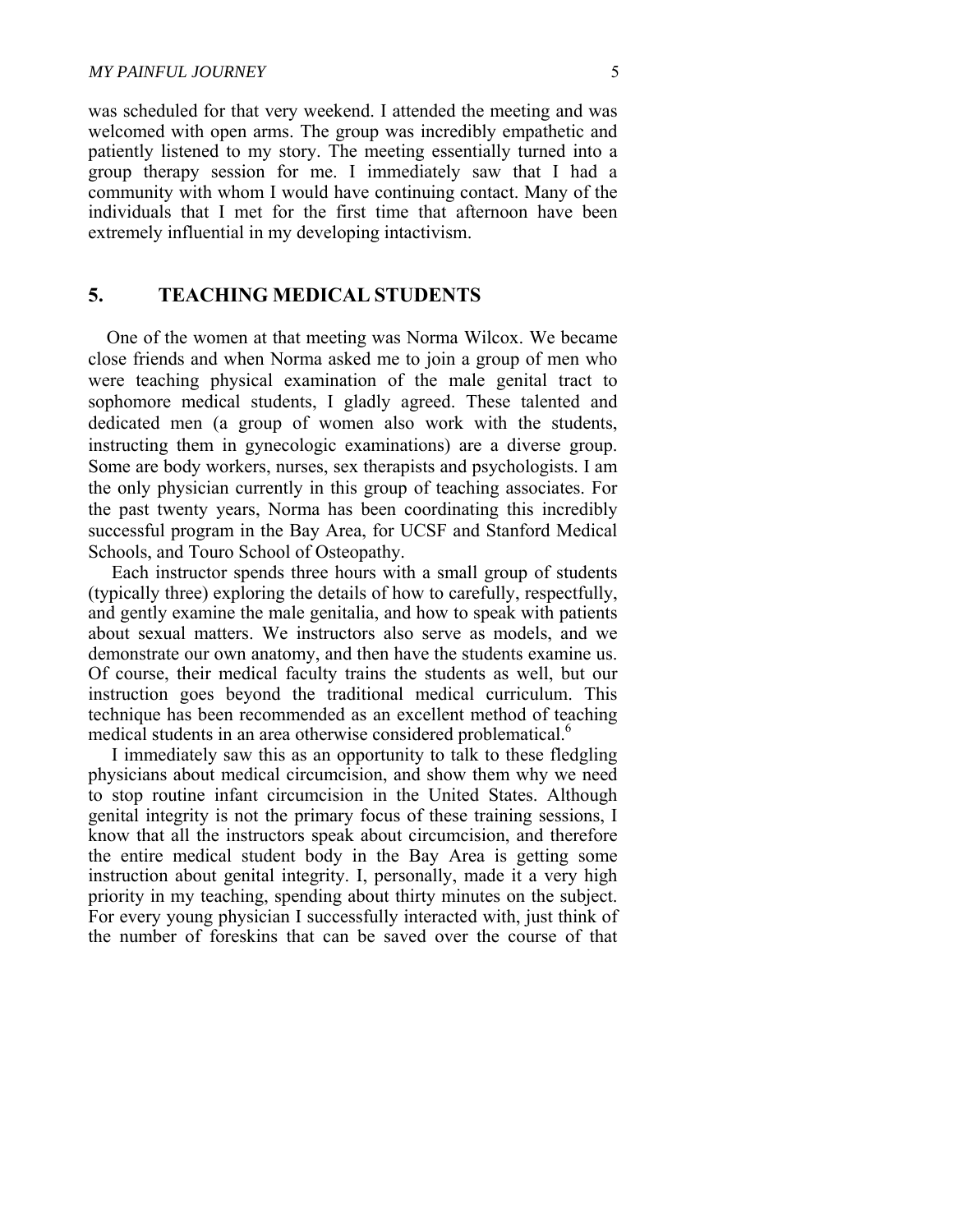physician's career! I was involved in the program for three years, and have had contact with about fifty student physicians.

#### **6. OTHER MEDICAL ACTIVITIES**

I have joined Dr. Morrie Sorrels as one of the physician researchers in a *Penile Sensitivity Touch-Test Evaluation.*<sup>7</sup> I look forward to the results of our study adding to the body of medical literature showing the foreskin's unique role in the sensation of the penis.

At the recent American Academy of Pediatrics (AAP) meeting in San Francisco, I carried a placard reading: JEWISH PHYSICIAN OPPOSING CIRCUMCISION. I received a number of "thumbs up" and smiles. One physician stopped to chat, looking for ways to respond to parents who demanded circumcision. I think I offered him some positive suggestions. However, more people either looked away, or actually scowled at me. A number of physicians stopped and berated me. Two of these were Jewish and quite irate. One Muslim pediatrician almost threatened physical harm in his anger. But the longest and most offensive diatribe came from an Evangelical Christian man who, quoting biblical chapter and verse, kept me busy for about fifteen minutes. This experience in the intactivist trenches gave me a painful taste of the challenges we face in the medical community.

### **7. EFFORTS WITHIN JUDAISM**

Very early in the evolution of my knowledge about circumcision, I knew that my primary focus would be in my own religion. I realized that as a practicing Jew, I could better challenge circumcision from within. I wanted very much to speak out in my own Conservative congregation. But I was insecure about my knowledge on the subject, and fearful of rejection by my fellow congregants.

Circumcision is not an identity issue in religious laws of Judaism. However, in the minds of many Jews, keeping the biblical tradition of this ritual of God's covenant with Israel is tantamount to the very ethos of being Jewish. In years past, Jews have been martyred rather than give up circumcision. During the holocaust, newborn boys were circumcised in the cattle cars on the way to crematoria. It is a very highly charged subject, and therefore challenging Jewish circumcision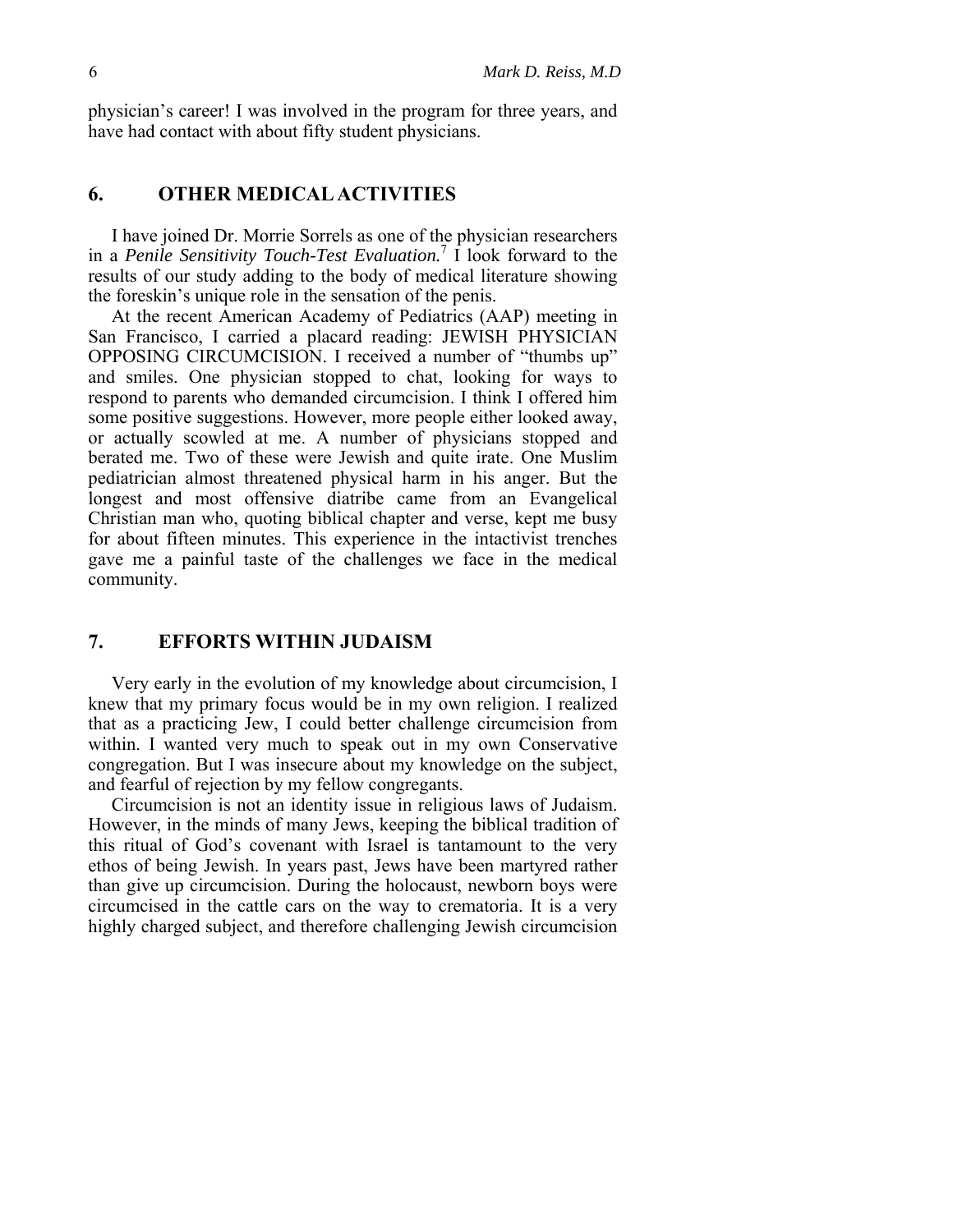cannot be taken lightly. So, of course I was worried about coming out publicly in my own Jewish community.

Our rabbi is very approachable, and I have a good relationship with him, and so, a few months after the initial recognition of my own circumcision trauma, I met with him. It was a pleasant, nonconfrontational interaction, and I left the meeting feeling pleased that I had made the effort. Shortly after this, he announced to me that when a reporter from a Jewish newspaper on the East Coast had called asking him about a perceived movement within Conservative Judaism questioning circumcision, he gave the reporter my name and phone number as a contact. This information elicited some minor panic, since I did not think I knew enough to speak publicly, and moreover I wanted no part of being a spokesperson for this "movement." A crash course on circumcision ensued, but luckily the reporter never called.

I had been talking privately with a number of my friends in the congregation who I thought would support my right to speak out against circumcision. I was gratified by some confidential information from a few of them who actually told me that they agreed with my position. Those, who, although disagreeing with my position, supported my right to speak out, fortified me in my desire to speak to the entire congregation. Of course I did not speak with any of the more reactionary congregants; I would deal with them later.

It took me more than a year from that first talk with my rabbi to summon up the courage to put something out on our congregational community e-mail list. I called it *Circumcision…My Position.*<sup>8</sup>

After this first posting, I got some negative comments, but I felt that I had not covered the issue of sexuality sufficiently, and so I sent a second notice to our list. This created quite a furor. It was then that I first fully understood Leonard Glick's statement "…question[ing] infant male circumcision before a Jewish audience…is not a path to popularity."9 I was called a "heretic"\* \* and my positions as an officer in the synagogue, director, and chair of a major committee were challenged. I was asked to stop talking about circumcision, but I have refused to comply with this request. Now, whenever I post an item, I insert a disclaimer that the statements represent my personal opinion only, and do not reflect either synagogue policy, or bear any relationship to my positions within the congregation.

\*\* One of my rabbi's most endearing comments to me was when he said, with a twinkle in his eye, "Of course you are a heretic, Mark…but I love heretics!"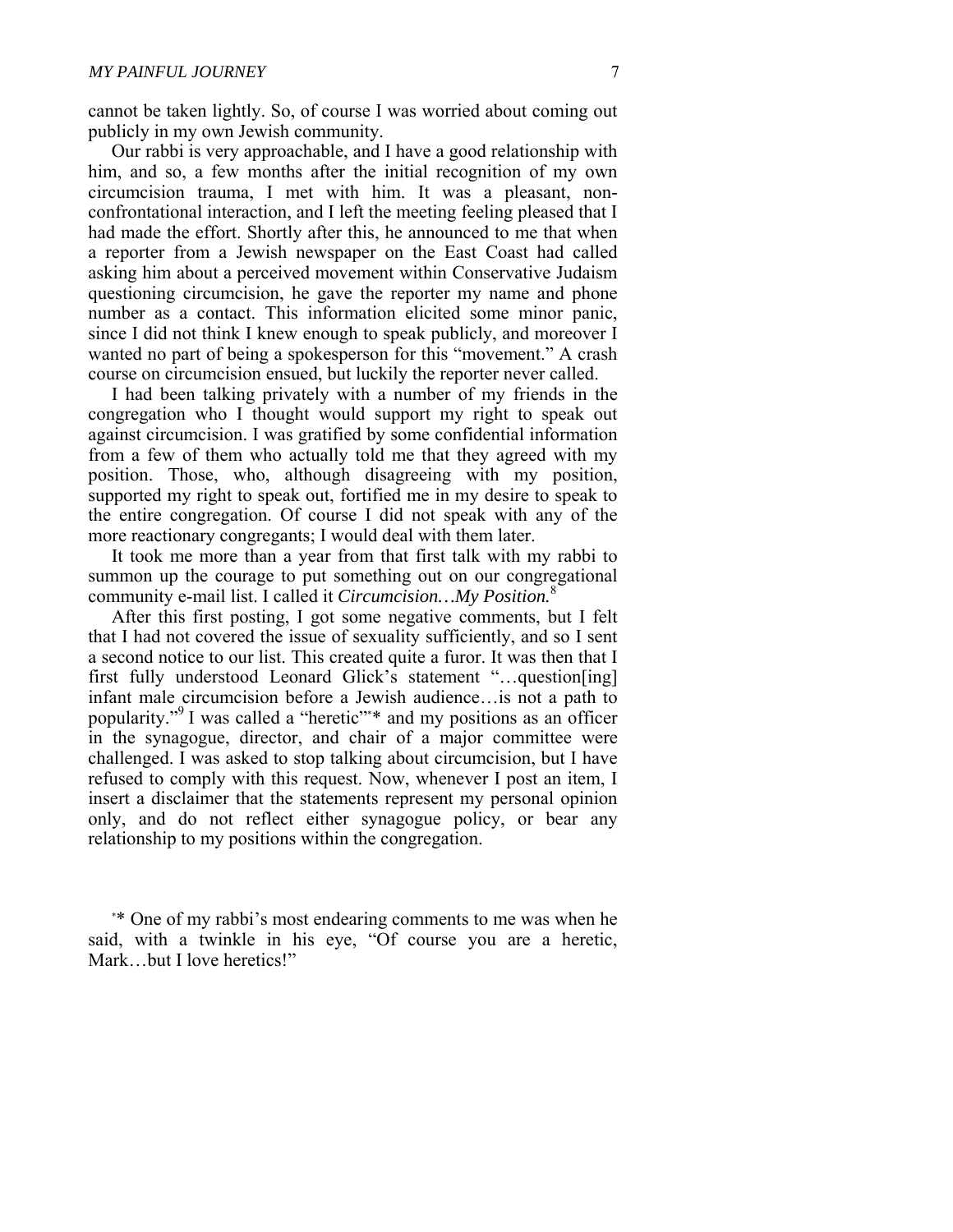I have given up on my original plan to organize a discussion on the topic in the setting of my Conservative synagogue. Perhaps a Reform temple might be interested in sponsoring such a forum? I am also investigating the possibility of a detailed discussion group in the setting of a Renewal movement summer program.

When an extensive article on Ritual Circumcision (*brit milah*) appeared in our local newspaper,<sup>10</sup> I wrote a letter to the editor (which they printed) stating that not all Jews circumcise<sup>11</sup> and spoke of *brit shalom*, or non-cutting naming ceremony similar to that used for baby girls.

This got me thinking of all the parents who may wish to speak to rabbis or other experienced lay leaders who could officiate at such a ceremony, or help them devise their own ceremony. I now have a web-page entitled "Celebrants of Brit Shalom" which has been incorporated into Hugh Young's excellent www.circumstitions.com website. My page can now be accessed at its own site: http://www.britshalom.info/. At latest count, we list 27 celebrants in the United States, and recently have listed celebrants internationally, in United Kingdom, Canada, and Israel.

Through these efforts I have already successfully introduced numerous prospective parents wishing to have non-cutting ceremonies to individuals who can help them. Hardly a week goes by that I do not get one or several such requests.

It is claimed that only forty percent of newborn Jewish boys in Sweden are now being circumcised.<sup>12</sup> This figure is quite astounding, compared with other countries. Although the number of Jews in Sweden is relatively small (20,000), one cannot dismiss the fact that if a country or community strongly denounces circumcision (as Sweden has done) it can affect the Jewish population of this community in their practice of circumcision.

#### **8. RESTORATION**

In October 2001, I made the decision to join the more than twentythousand men throughout the world<sup>13</sup> who are attempting restoration of their foreskins. Within a few short months I had achieved a measure of success, so that, when I asked one group of medical students, "What do you see," pointing to my penis, they *all* responded, "Well…uh…you haven't been circumcised!"

This not only gave me a chuckle, but also has been decidedly therapeutic.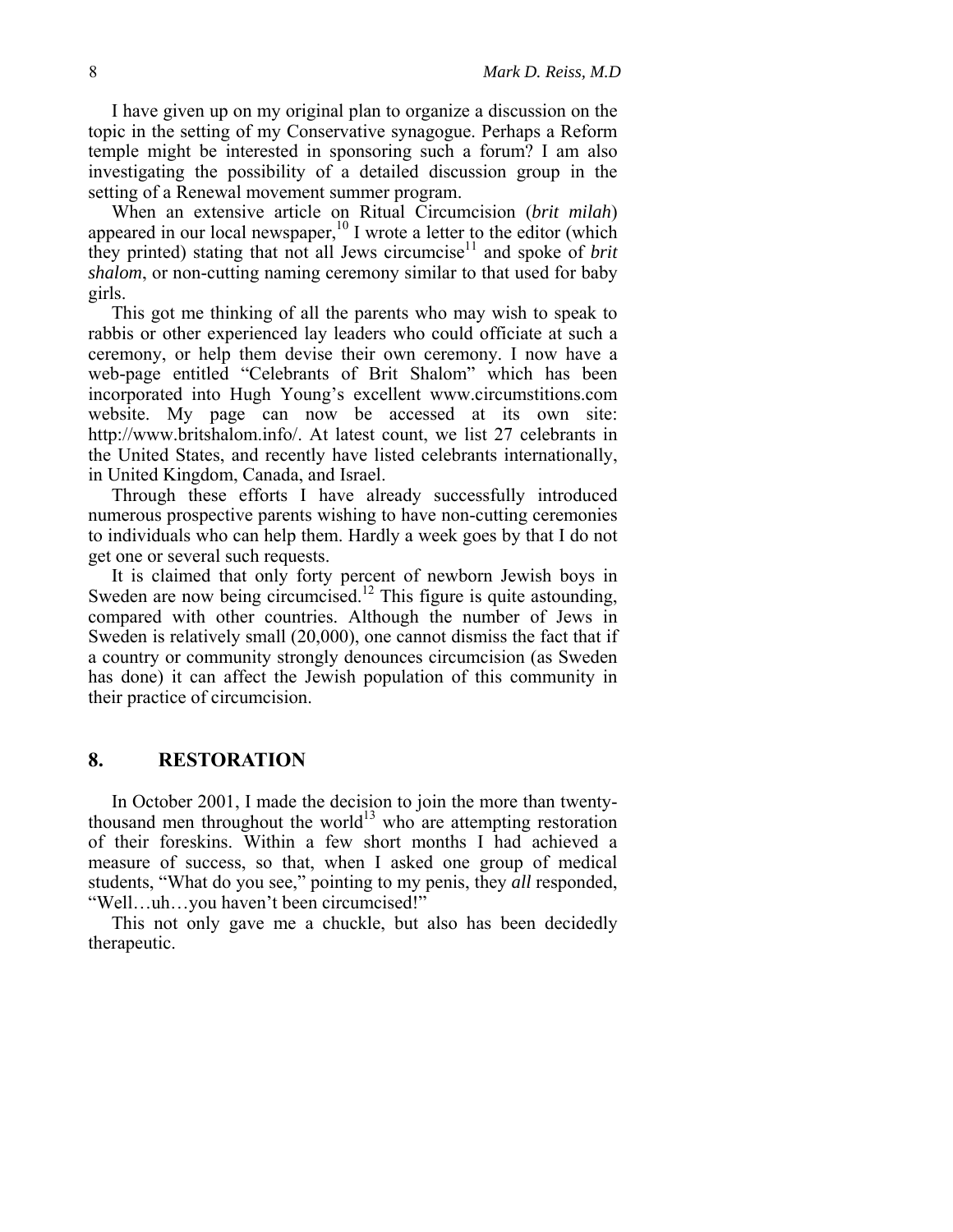I am continuing the restoration process.

### **9. CONCLUSION**

All men circumcised in infancy have been traumatized, but it is difficult to convince adult men of this fact. It almost takes a revelation, an epiphany, a leap of insight to close the gap of ignorance, fear, and repressed trauma, to enable us to come to realize and admit the harm of our own circumcision. I was fortunate enough to have been given that insight. As it was, I needed both emotional and intellectual catalysts to fully understand my own trauma. I am firmly convinced that one of our most important goals is to help others achieve that same insight. Our strongest weapon against those who would perpetuate circumcision in the United States is that we have the facts. We must continue to provide the physicians and lay population of the United States with the kinds of reliable information that have been the hallmark of our movement. As the general public and our physicians are gaining more awareness of the harms of circumcision, the numbers of "prophylactic" infant circumcisions in the United States are slowly dropping, especially on the West Coast. I may be a naïve optimist. However, I hope to be able to see the end of routine medical circumcision in the United States within my own lifetime.

Once medical circumcision ends in our country, many of the assimilated and unaffiliated Jewish Americans, now having their boys circumcised in the hospitals, will likely follow the lead and stop having their infants circumcised. However, with the affiliated and observant Jewish population, covenantal tradition and longstanding customs firmly reign. Even though more and more young Jewish couples are now having discussions about possibly not circumcising, only a few actually make that choice. It is not likely that official laws of circumcision will change within the religion in the near future. This was attempted before, $^{14}$  in Frankfurt, Germany in 1843, but was not successful. We Jews have been circumcising our newborn boys for approximately 2,500 years. It may take another 2,500 years to completely end circumcision in Judaism. We are a patient people, and with time, maybe, just maybe, it might happen.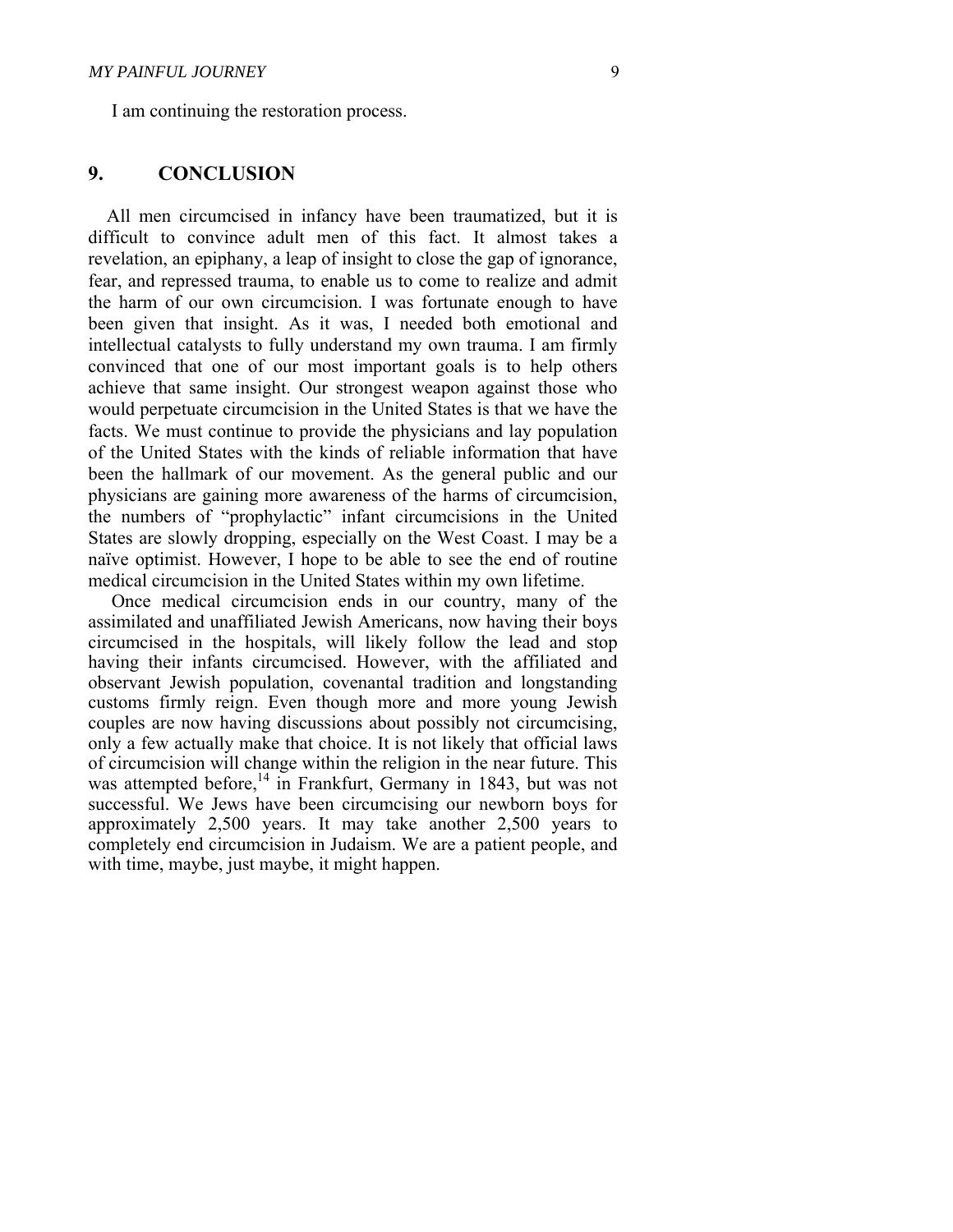#### **10. ACKNOWLEDGMENTS**

Numerous individuals have helped me to endure the initial pain experienced following recognition of my circumcision trauma, and have shown me the road to help others through intactivism. I am deeply grateful to all of you.

The gentle hands of Elyze Stewart, my Rosen Method practitioner, were the catalysts for the first perception of my infantile trauma, and for that I owe Elyze a profound debt. I would like to thank Lisa Braver Moss, a freelance writer who has written extensively in opposition to circumcision in Judaism, for her help in editing this paper. Tim Hammond was thankfully present early in my painful journey, and kindly guided me to others who could be of aid to me. To Norma Wilcox, who aided me immeasurably with early therapeutic efforts, and introduced me to the medical students, my thanks. Wayne Griffiths, Co-founder and Executive Director of National Organization of Restoring Men (NORM) has been my personal trainer and guru in the quest for restoration of my own foreskin; many thanks for your patience and help. I am deeply grateful to the creative and cooperative web-meister of my "Celebrants of Brit Shalom" web-page, Hugh Young. And what can I say to Marilyn Milos, the *Mother Of Us All*…where would we be, but for you?

Finally, with enduring love, I want to thank my wife Joan Reinhardt Reiss, whose incredible support and wise counsel has enabled me to stay on course throughout this remarkable journey.

### **11. REFERENCES**

- 1. Bigelow J. The Joy of Uncircumcising!  $(2<sup>nd</sup>$  edition). Aptos: California: Hourglass Publishers, 1995.
- 2. Morgan WKC. The rape of the phallus. JAMA 1965;193:223-4.
- 3. Mayland EL. Rosen Method: An approach to wholeness and well-being through the body. Palo Alto, California: Elaine Loomis Mayland; 1984. (Eleventh Printing, 2000).
- 4. Goldman R. Questioning Circumcision: A Jewish Perspective. Boston: Vanguard Publications, 1998.
- 5. Hammond T (Executive Producer), Dillon L (Director). Whose Body, Whose Rights? (Video). San Francisco: Dillonwood Productions; 1995.
- 6. Robins LS, Alexander GL, Dicken LL, Belville WD, Zweifler AJ. The effect of a standardized patient instructor experience on students' anxiety and confidence levels performing the male genitorectal examination. Teaching and Learning in Medicine 1997;9:264-9.
- 7. Sorrells M. Penile Sensitivity Touch-Test Evaluation Study. Delivered at The Seventh International Symposium on Human Rights and Modern Society: Advancing Human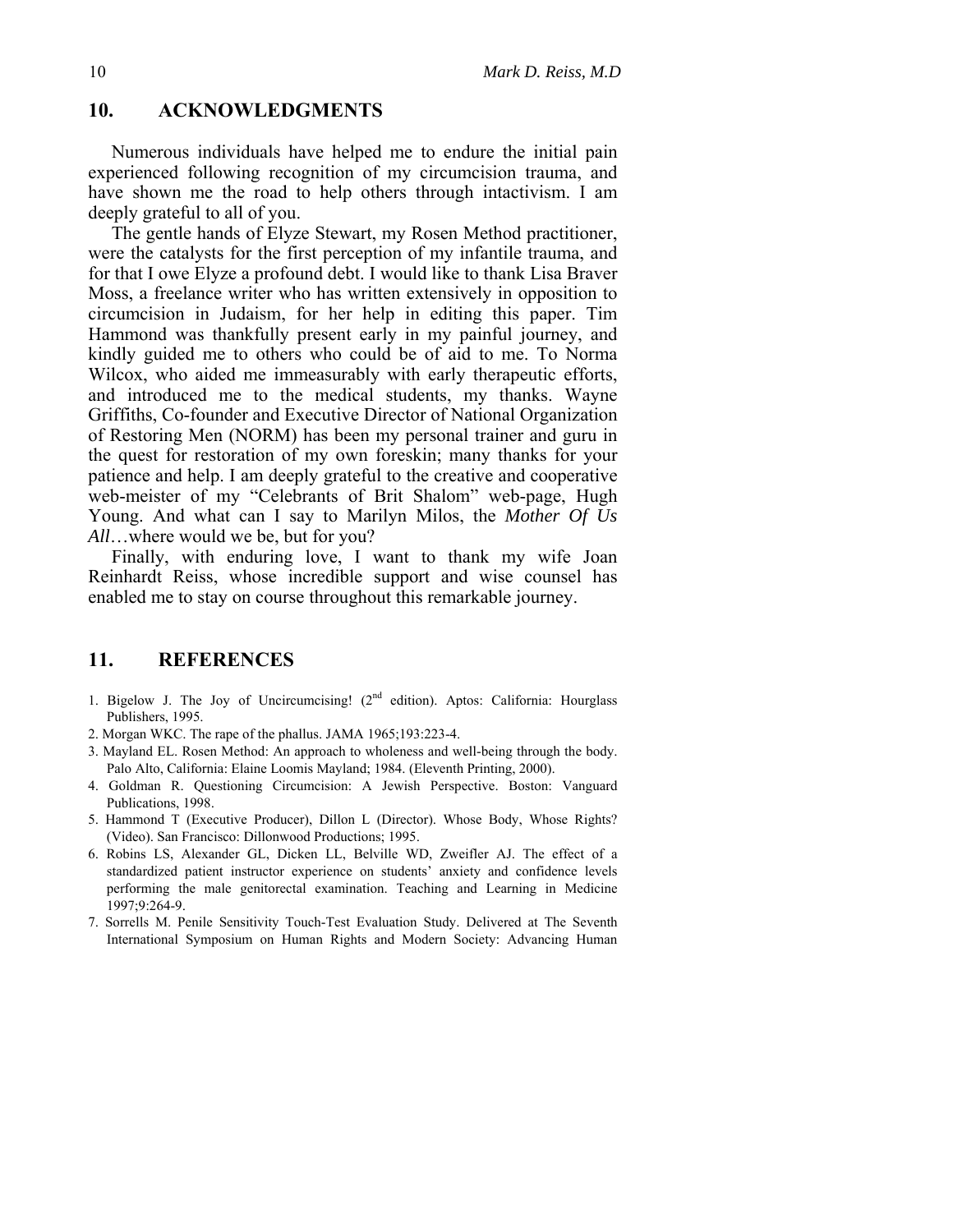dignity and the Legal Right to Bodily Integrity in the  $21<sup>st</sup>$  Century. Washington, D.C.; 2002.

- 8. Reiss MD. Circumcision…My Position. September, 2001. (Revised 2002). See Appendix. Also see National Organization of Circumcision Resource Centers (NOCIRC) web page: <http://www.nocirc.org/>
- 9. Glick LB. Jewish Circumcision: An enigma in historical perspective. In: Denniston GC, Hodges FM, Milos MF, editors. Understanding Circumcision: A multi-disciplinary approach to a multi-dimensional problem. New York: Plenum Publishers; 2001. 19-20.
- 10. McManis S. Jewish bris ceremony shows you're never too young for tradition. San Francisco Chronicle, Living section: page E1; Sunday, 30 December 2001.
- 11. Reiss MD. Letters to the Editor, San Francisco Chronicle, Living section (Sunday, January 6, 2002). p. E2.
- 12. Personal communication from Yngve Hofvander who cites: Abramowics L, Carlberg A, Posner-Körösi L. Blir manlig omskärelse förbjuden om 4 år. (Will circumcision in males be forbidden in 4 years?). Lakartidningen (Official Journal for the Swed Med Assoc) nr 36, 2001; 98: 3835-6. Using the figure of 20,000 Jews in Sweden, and assuming that the birth rate in Jews is the same as in the general population (10 per 1,000), 100 Jewish boys would be born in Sweden every year. Since only 40 infant Jewish circumcisions are registered (all circumcisions must be registered with the government), that would =  $40\%$ .
- 13. Personal communication from R. Wayne Griffiths, Co-founder and Executive Director of National Organization of Restoring Men (NORM).
- 14. Hoffman LA. Covenant of Blood: Circumcision and Gender in Rabbinic Judaism. Chicago: The University of Chicago Press; 1996. 2-9.

#### **12. APPENDIX**

## **CIRCUMCISION…MY POSITION MARK D. REISS, M.D. (REVISED 2002)**

I am a sixty-nine-year-old retired physician, a Jew who is an active member of a Conservative synagogue, and a grandfather.

When I was in Medical School in the 1950s, almost all newborn males were circumcised. Despite the fact that prophylactic surgery was not generally performed, we were taught that circumcision was the correct and healthy thing to do. It was thought to control masturbation, decrease cancer risk, and help curtail sexually transmitted diseases. We learned nothing of foreskin anatomy and function. Infant nervous systems were thought to be undeveloped and their pain was so trivialized that it was almost ignored. As a young physician, I participated in many circumcisions. Over the years I've witnessed *brit milah* in the homes of friends and family. I was mildly uncomfortable with the practice, but like most physicians, and like most Jews, I said and did nothing to question circumcision.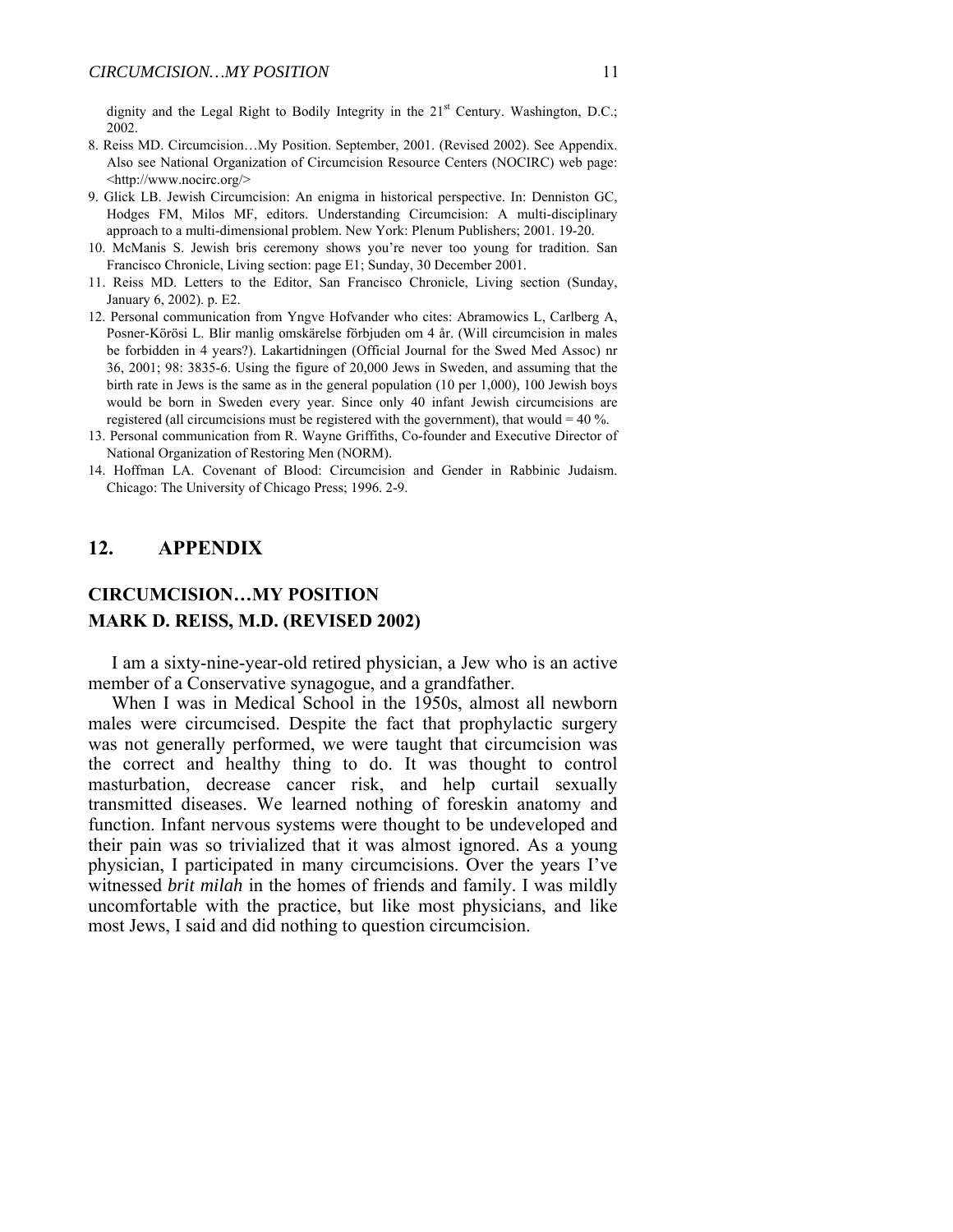Three years ago, as I was about to become a grandfather for the first time, my interest in the subject became more focused. I learned that more and more physicians now realize that any potential benefits of circumcision are far outweighed by its risks and drawbacks. The American Academy of Pediatrics has stated that "Routine circumcision is not necessary." Whether done by a physician in the hospital, or a *mohel* in a ritual *brit milah*, the procedure has significant complication rates of infection, hemorrhage and even death. Mortality may actually be higher than thought since some of these deaths have not been attributed to circumcision, but listed only under their secondary causes, such as hemorrhage or infection. I've learned of the very important role the foreskin has in the protection of the head of the penis in the infant, and in sexual functioning in adulthood. It has also been shown that the newborn feels pain even more acutely than adults do, and that many of the infants who stop crying during circumcision are actually in a state of traumatic shock. To my amazement I learned that the USA is now the *only* country in the world routinely circumcising newborn babies for non-religious reasons.

With these overwhelming reasons not to circumcise, I began to look at the practice of ritual circumcision in the Jewish community and I learned that: circumcision is *not* an identity issue. You do not *need* to be circumcised to be Jewish any more than the need to observe many other Jewish laws. The bottom line is this: if your mother is Jewish, you are Jewish, period. And in the Reform tradition, patrilineal descent is also accepted. Among Jews in Europe, (only forty percent of newborn Jewish boys in Sweden are being circumcised) South America, and even in Israel, circumcision is not universal. Growing numbers of American Jews are now leaving their sons intact as they view circumcision as a part of Jewish law that they can no longer accept. Alternative *brit b'li milah* or *brit shalom*  ceremonies (ritual naming ceremony without cutting) are being performed by some rabbis. Increasing numbers of intact boys are going to religious school, having *bar mitzvahs*, and taking their place as young adults in the Jewish community.

As a Jewish grandfather, I want to assure young couples about to bring a child into the world, that there are other members of the Jewish "older" generation, including other Jewish physicians, and even some rabbis, who feel as I do. If your heart and instincts tell you to leave your son intact, listen!